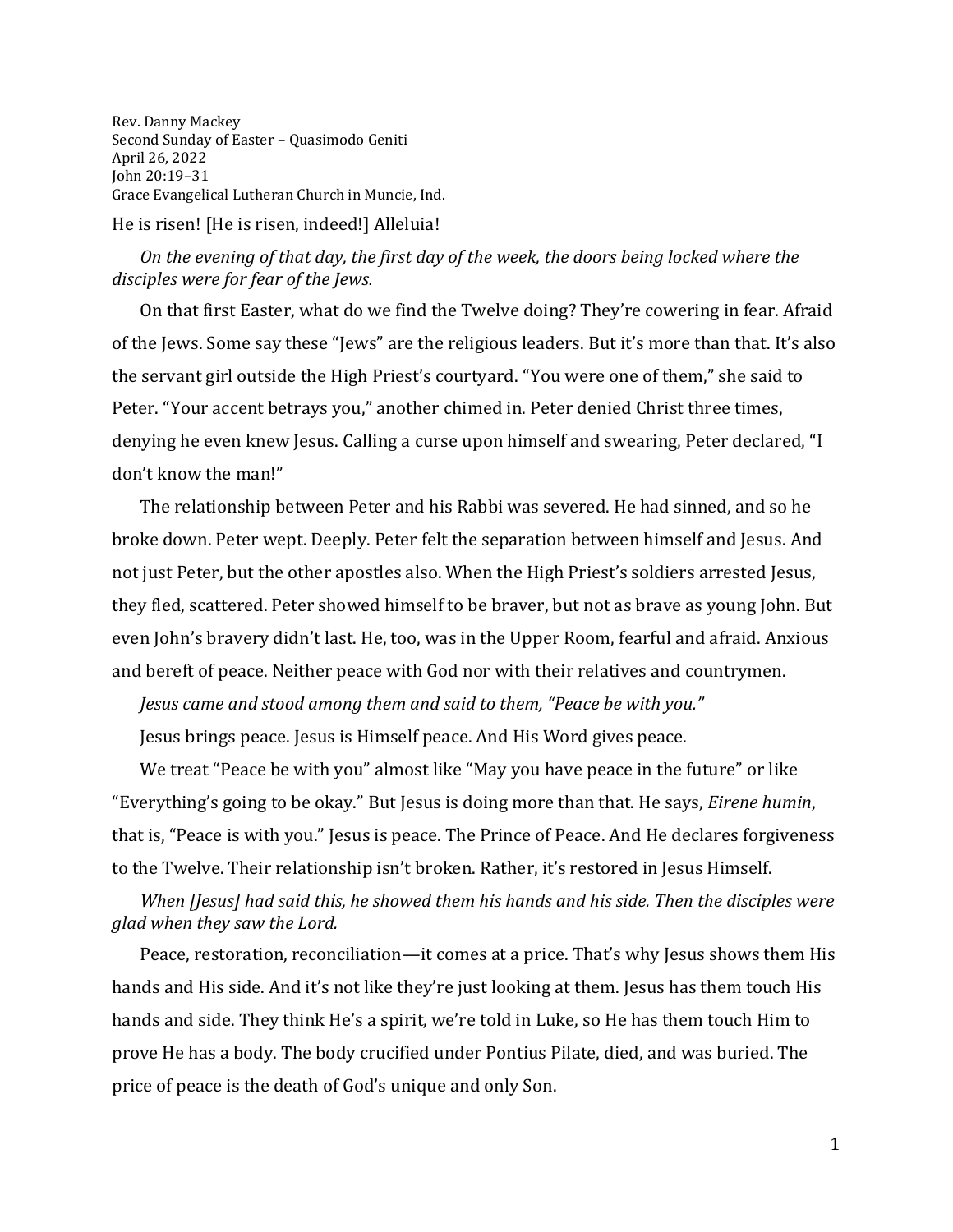*Jesus said to them again, "Peace be with you. As the Father has sent me, even so I am sending you."*

Where is Jesus sending them? The other Gospels tell us, "You are My witnesses, beginning in Jerusalem." Jerusalem. Beginning with those very Jews from whom they're cowering. "You know those relatives and countrymen and religious leaders?" says Jesus. "I'm sending you to those people. Go first to them."

Think of the people you're afraid of. Think of the people who don't like you—even estranged family members. Think of the people who hate Christians. Perhaps that's why some of your classmates or coworkers don't even know you're Christian. Those are the people you're to go to. You don't have peace with them. Peace requires a relationship of mutual love and support. Peace is more than coexistence or living in the same place at the same time. Peace is closer, much closer, than an uneasy truce.

Consider what's going on in Ukraine. Can there be peace between Ukraine and Russia? They might come to an agreement. Bombardments and bloodshed may cease. But will a close relationship ever come to be? Will Russia and Ukraine become fast friends and allies? Their relationship has been severed. Possibly never to mend.

The same thing happens in our lives. A person sins against us—or we sin against another—and though we might say the words (even that's rare) still the relationship is seemingly forever damaged. Closeness is lost. Trust broken. How many relationships in your lives have ended? How many people do you feel uncomfortable calling up? Maybe you'll just send a text. Maybe not.

But peace is that relationship restored. Jesus appears to the Twelve and tells them that all has been made right between Him and them. He shows them His wounds—not to make them feel bad—but so they know that there's no outstanding cost or debt they owe Him. He's paid it. And that's okay. In fact, that's how it needed to be. After all, He told them that He was going to die and rise, that this was going to happen. Now, He's sending them to their own countrymen and relatives and leaders so that they can give them that same peace. That's just what Peter does on Pentecost. Jesus uses Peter to save about 3,000 people who had cried out for Jesus' crucifixion. Jesus uses Peter to give peace to those who were directly involved in His murder on the cross.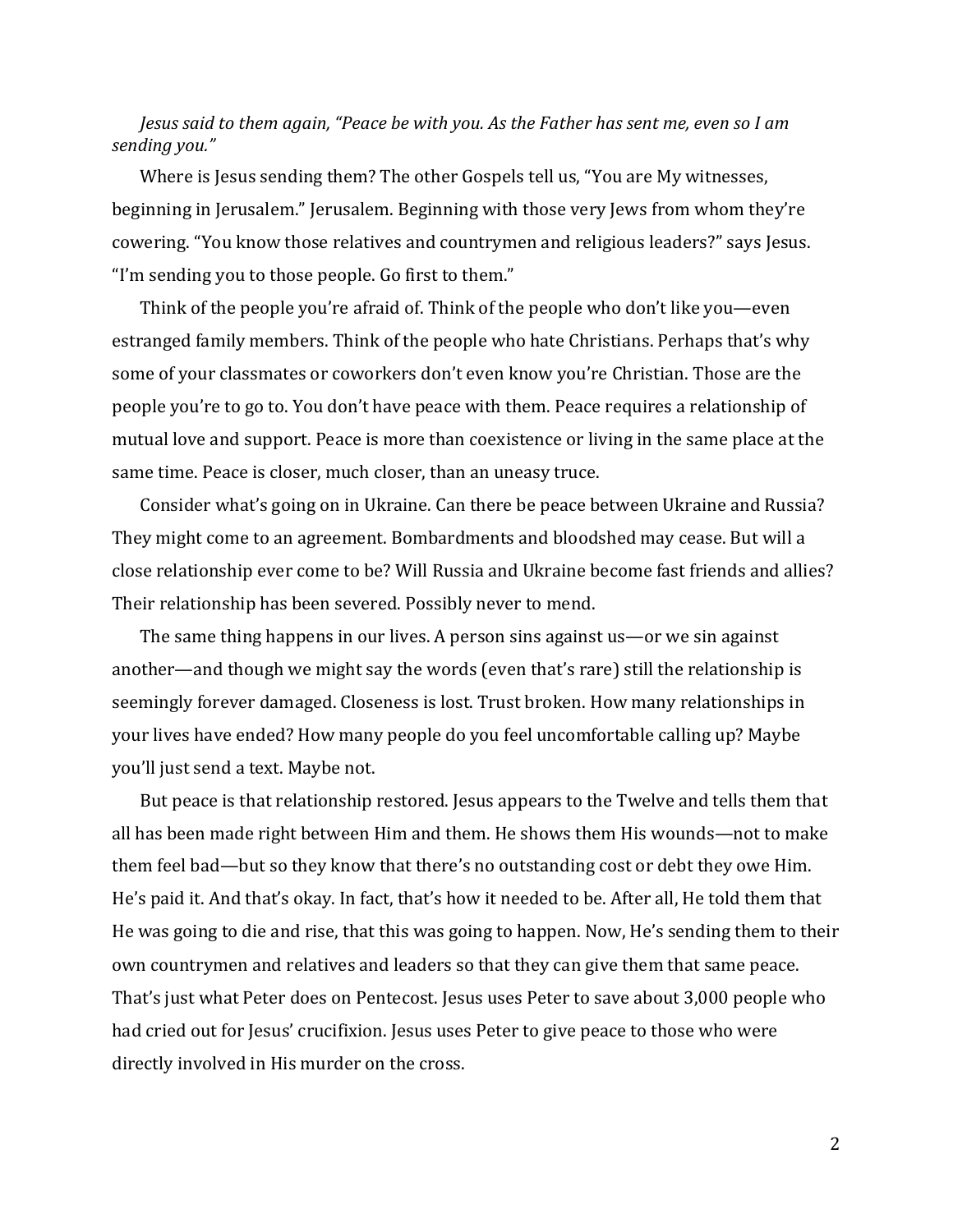*And when [Jesus] had said this, he breathed on them and said to them, "Receive the Holy Spirit. If you forgive the sins of any, they are forgiven them; if you withhold forgiveness from any, it is withheld."*

Forgiveness and peace go hand in hand. One results in the other. Forgiveness leads; peace follows. And Jesus breathes on the Twelve.

We've been very concerned the last few years about people breathing on us. Because we recognize that breath brings things with it. Jesus isn't spreading a virus here, but His breath does impart something to the Twelve. It imparts His authority. He's giving them His Holy Spirit. They are anointed, just as Christ was anointed by the Holy Spirit descending on Him and the Father saying, "This is My beloved Son. Listen to Him." Jesus is now saying, "Listen to the Apostles."

But even one of the Twelve has a problem with this.

*Now Thomas, one of the twelve, called the Twin, was not with them when Jesus came. So the other disciples told him, "We have seen the Lord." But he said to them, "Unless I see in his hands the mark of the nails, and place my finger into the mark of the nails, and place my hand into his side, I will never believe."*

Thomas doubts the Word of the Apostles. They say they touched Jesus' hands and side. Thomas demands the same. They say they received the Holy Spirit. Thomas demands the same. And the result of Thomas's demands is that his relationship with the others is severed, disrupted, upset. Thomas rejects the others' witness. That's his sin.

That must've been a really awkward week. Thomas was on the out. The others, no matter what they said, couldn't convince Thomas. I think we've all been like Thomas and like Peter and the others. Nothing, short of divine intervention, could bring peace and restore their relationship.

Well, if divine intervention is needed…

*Eight days later, his disciples were inside again, and Thomas was with them. Although the doors were locked, Jesus came and stood among them and said, "Peace be with you." Then he said to Thomas, "Put your finger here, and see my hands; and put out your hand, and place it in my side. Do not disbelieve, but believe."* 

Jesus is telling Thomas to believe that He has been raised. Jesus is also telling Thomas to believe what the others had been saying. We know this is the case because Jesus says, "Do not disbelieve." What was Thomas disbelieving? The Apostles' Word.